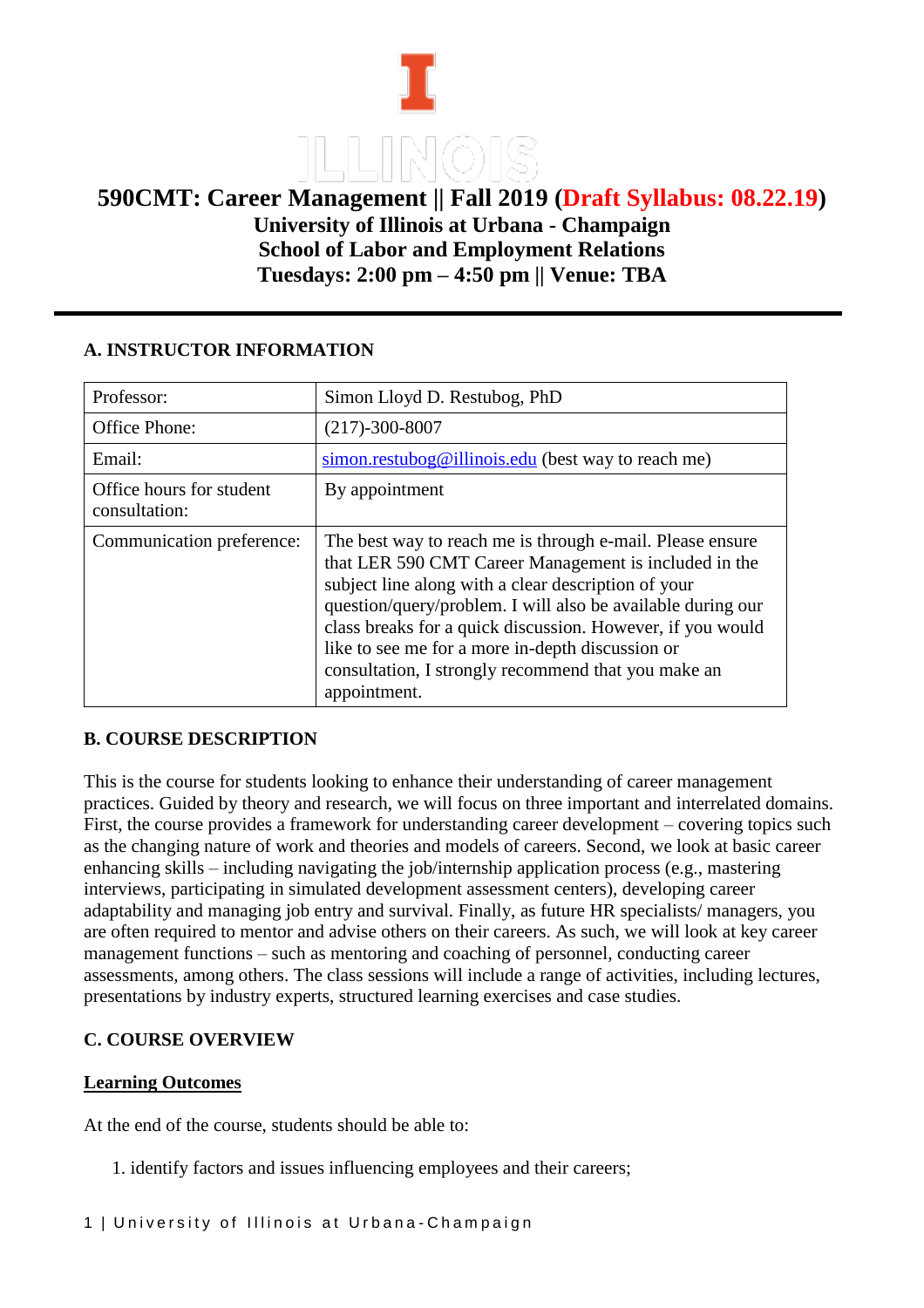2. discuss the various theories of career choice and development;

- 3. develop career management skills to navigate one's career;
- 4. identify and demonstrate the application of various tools and career assessment strategies;

5. assist individuals in examining their personal attributes, skills, and values, and integrating those into effective goals and career choices.

### **Approach to Teaching and Learning and Course Expectations**

I subscribe to the tenets of a learner-centered teaching philosophy focusing on the students' experiences, abilities and competencies. My role is to encourage, facilitate, and help sustain this process. I expect you to be responsible for your own learning. As such, I will assume that you have devoted time and effort reading the assigned material, and that you will attend the class with questions that you wish to address, and insights that you wish to share. In essence, maximizing your learning requires that you read the assigned material and actively participate in class discussions and activities. Below are specific assumptions that will guide our class interactions:

- We enjoy learning from each other;
- We encourage thoughtful, active and engaging discussions;
- We are open to a diversity of views and perspectives but these should be expressed in a professional and respectful manner;
- We support each other's achievements;
- We come to class on time;
- **We ensure that laptops/tablets/mobile devices are turned-off in class unless these devices are necessary in our class activities. If such an incident occurs (e.g., using personal emails, instant messaging, facebook or social network websites, internet browsing unrelated to the class), you will be asked to leave the class. Powerpoint slides/handouts will be distributed in class.**

The course content will be a blend of research, theory and practice. In addition, key concepts, cases and practical experiences will be presented in the lectures that are not covered in the course material. Lectures are supplemented with structured learning exercises and activities (e.g., roleplaying, socialized recitations, simulations and industry guest speakers) that have well-defined objectives and replicate the real-world context.

## **Feedback**

Students will be given feedback in the following areas:

- 1. Written feedback on individual presentations.
- 2. Written feedback on client career assessment report.
- 3. Verbal feedback to the whole class.

## **D. TOPICS**

| Date   | <b>Key Issues Discussed and Activities</b>                                                 | <b>Readings/Reminders</b>                                                        |
|--------|--------------------------------------------------------------------------------------------|----------------------------------------------------------------------------------|
| Aug 27 | Overview of the course: Course<br>orientation, expectation setting and<br>topic allocation | <b>Readings/Resources:</b><br>Readings/Resources:<br>Read "The Study of Careers" |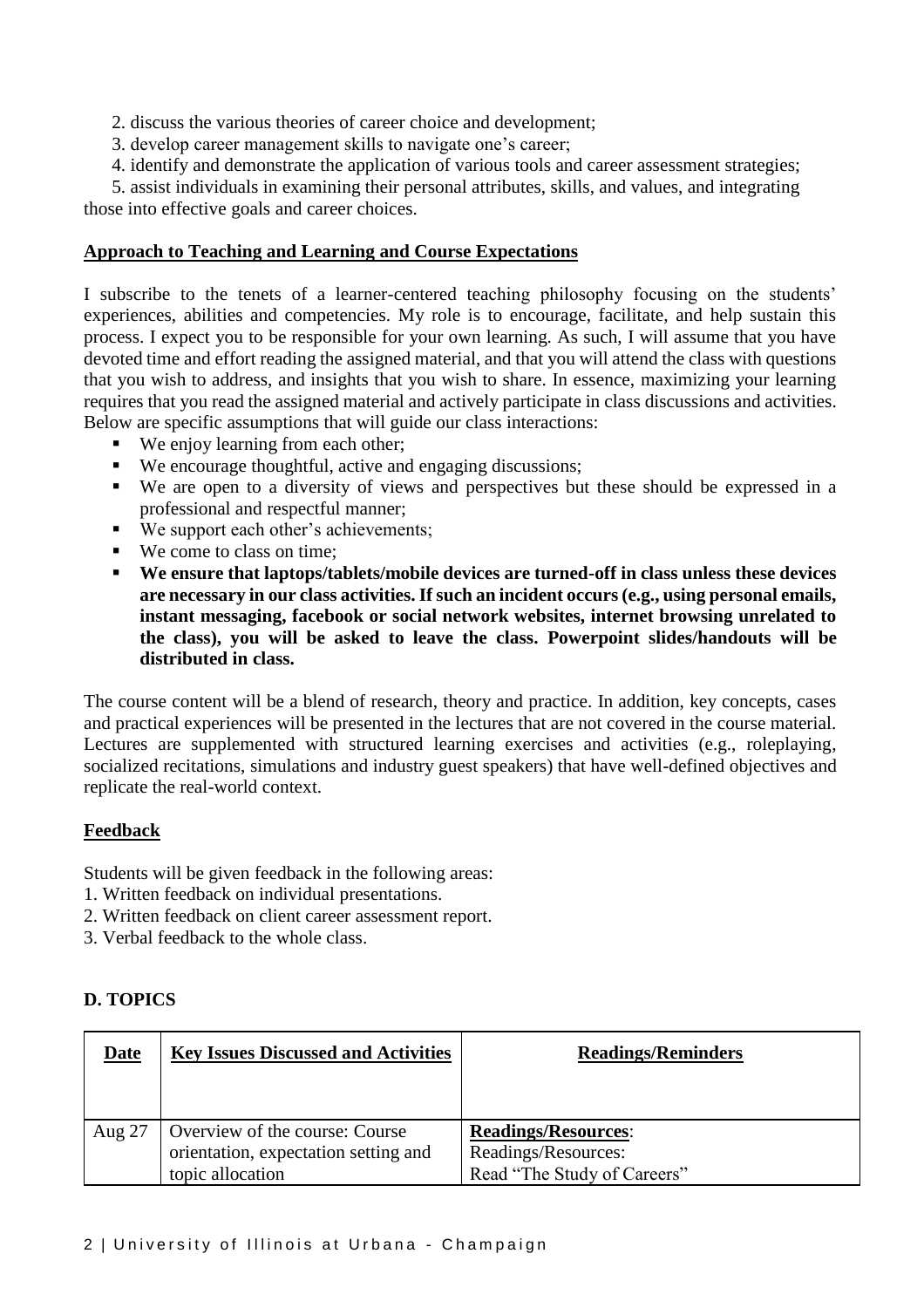|         |                                                                  | In Feldman, D. (1988). Managing careers in                                                         |
|---------|------------------------------------------------------------------|----------------------------------------------------------------------------------------------------|
|         | Importance of careers and the study                              | organizations. Glenview, Scott, Foresman.                                                          |
|         | of careers.                                                      | Hall, D. T., & Moss, J. E. (1998). The new protean                                                 |
|         | <b>Key questions:</b>                                            | career contract: Helping organizations and                                                         |
|         | What is a career? How is it                                      | employees adapt. Organizational Dynamics, 26,                                                      |
|         | conceptualized? Who manages one's                                | $22 - 37$ .                                                                                        |
|         | career?                                                          | Reminder:                                                                                          |
|         |                                                                  | Complete the following inventories. These                                                          |
|         |                                                                  | inventories will be scored and interpreted in the                                                  |
|         |                                                                  | next session.                                                                                      |
|         |                                                                  | 1) Holland's vocational choice inventory<br>2) Career anchors test                                 |
|         |                                                                  | 3) Ideal Job Description                                                                           |
|         |                                                                  | Structured autobiography<br>4)                                                                     |
| Sept 3  | Theoretical foundations of career<br>development.                | <b>Readings/Resources:</b><br>Read the following:                                                  |
|         |                                                                  |                                                                                                    |
|         | <b>Key question:</b>                                             | "John Holland's theory of types and person-                                                        |
|         | What are the conceptual foundations<br>of career development?    | environment interactions"                                                                          |
|         |                                                                  | "Lent, Brown and Hackett's Social Cognitive                                                        |
|         | Scoring and interpretation of                                    | Career Theory"                                                                                     |
|         | Holland's vocational choice                                      |                                                                                                    |
|         | inventory and Career anchors scale.                              | In Sharf, R. S. (2010). Applying career<br>development theory to counseling. Brooks/Cole:          |
|         |                                                                  | Cengage Learning.                                                                                  |
|         |                                                                  |                                                                                                    |
|         |                                                                  | Schein, E. H., & Van Maanen, J. (2016). Career<br>anchors and job/role planning: Tools for career  |
|         |                                                                  | and talent management. Organizational Dynamics,                                                    |
|         |                                                                  | 45, 165-173.                                                                                       |
| Sept 10 | Model of career management.                                      | <b>Readings/Resources:</b>                                                                         |
|         |                                                                  | Chapter 3 and Chapter 5 in Greenhaus, J. H.,                                                       |
|         | <b>Key questions:</b>                                            | Callanan, G. A., & Godshalk, V. M. (2010).                                                         |
|         | What are career goals and work                                   | Career management (4th ed.). LA: Sage.                                                             |
|         | values? How are these factors<br>congruent or fit organizational | Vogel, R. M., & Feldman, D. C. (2009).                                                             |
|         | values?                                                          | Integrating the levels of person-environment fit:                                                  |
|         |                                                                  | The roles of vocational fit and group fit. Journal of                                              |
|         | Student discussant/co-facilitator                                | Vocational Behavior, 75, 68-81.                                                                    |
|         | <b>Guest Speaker</b>                                             | <b>Reminder:</b>                                                                                   |
|         |                                                                  | Complete the Kiersey Temperament Sorter,                                                           |
|         |                                                                  | Emotional intelligence test and the Big Five<br>Inventory. We will discuss the results in the next |
|         |                                                                  | session.                                                                                           |
|         |                                                                  |                                                                                                    |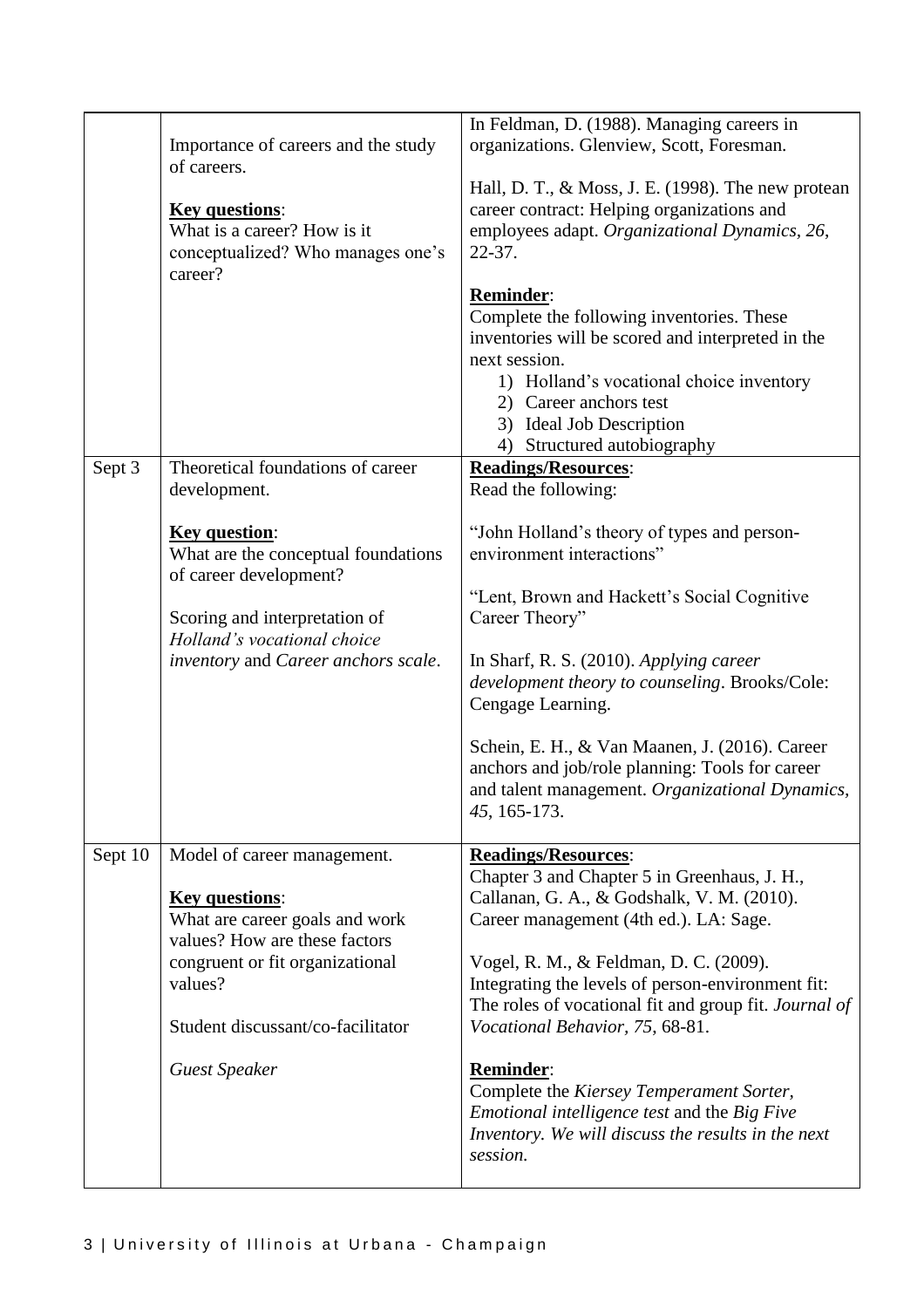| Sept 17 | No class                                                                | <b>Readings/Resources:</b>                          |
|---------|-------------------------------------------------------------------------|-----------------------------------------------------|
|         |                                                                         | Utilize career assessment tools                     |
|         | Initial data collection (i.e.,                                          |                                                     |
|         | administer career assessment tools to                                   |                                                     |
|         | your client)                                                            |                                                     |
| Sept 24 | Personality and careers.                                                | <b>Readings/Resources</b>                           |
|         |                                                                         | Seibert, S. E., & Kraimer. (2001). The five-factor  |
|         | <b>Key questions:</b>                                                   | model of personality and career success. Journal    |
|         | How does personality (e.g., Big 5<br>general traits and narrow traits - | of Vocational Behavior, 58, 1021.                   |
|         | proactive personality,                                                  | Seibert, S., Kraimer, M. L., & Crant, J. M. (2001). |
|         | Machiavellianism, and emotional                                         | What do proactive people do? A longitudinal         |
|         | intelligence) predict career success?                                   | model linking proactive personality and career      |
|         | What does it take to get ahead?                                         | success. Personnel Psychology, 52, 845-874.         |
|         |                                                                         |                                                     |
|         | Scoring and interpretation the                                          |                                                     |
|         | Kiersey Temperament Sorter,                                             |                                                     |
|         | <i>Emotional Intelligence Test, and the</i>                             |                                                     |
|         | <b>Big Five Inventory</b>                                               |                                                     |
|         |                                                                         |                                                     |
|         | Guest speakers (senior executives                                       |                                                     |
|         | from CoreMark)                                                          |                                                     |
|         | Climbing the corporate ladder: The                                      |                                                     |
|         | path towards an executive career                                        |                                                     |
|         | Student discussant/co-facilitator                                       |                                                     |
|         |                                                                         |                                                     |
| Oct 1   | Continuation of discussion on                                           | <b>Readings/Resources:</b>                          |
|         | personality and careers                                                 | Harrington, B. & Hall, D. (2007). Career            |
|         |                                                                         | management and work-life integration: Using self-   |
|         | Anatomy of the client career                                            | assessment to navigate contemporary careers. LA:    |
|         | assessment report (CCAR)                                                | Sage. (Chapter 3)                                   |
|         |                                                                         |                                                     |
|         | <b>Key question:</b>                                                    |                                                     |
|         | How do we integrate the career<br>assessment results of the client and  |                                                     |
|         | develop evidence-based                                                  |                                                     |
|         | recommendations?                                                        |                                                     |
|         |                                                                         |                                                     |
|         | *** Formative Feedback ***                                              |                                                     |
|         |                                                                         |                                                     |
| Oct 8   | Class review prior to the exam<br>*** Long Exam 1 ***                   | <b>Readings/Resources:</b>                          |
|         |                                                                         | None                                                |
|         |                                                                         |                                                     |
| Oct 15  | <b>Recruitment and Selection: Entry</b>                                 | <b>Readings/Resources:</b>                          |
|         | from the organization's perspective                                     | Zhao, H., & Liden, R. C. (2011). Internship: A      |
|         | <b>Key questions:</b>                                                   | recruitment and selection perspective. Journal of   |
|         | How do organizations select                                             | Applied Psychology, 90, 221-229.                    |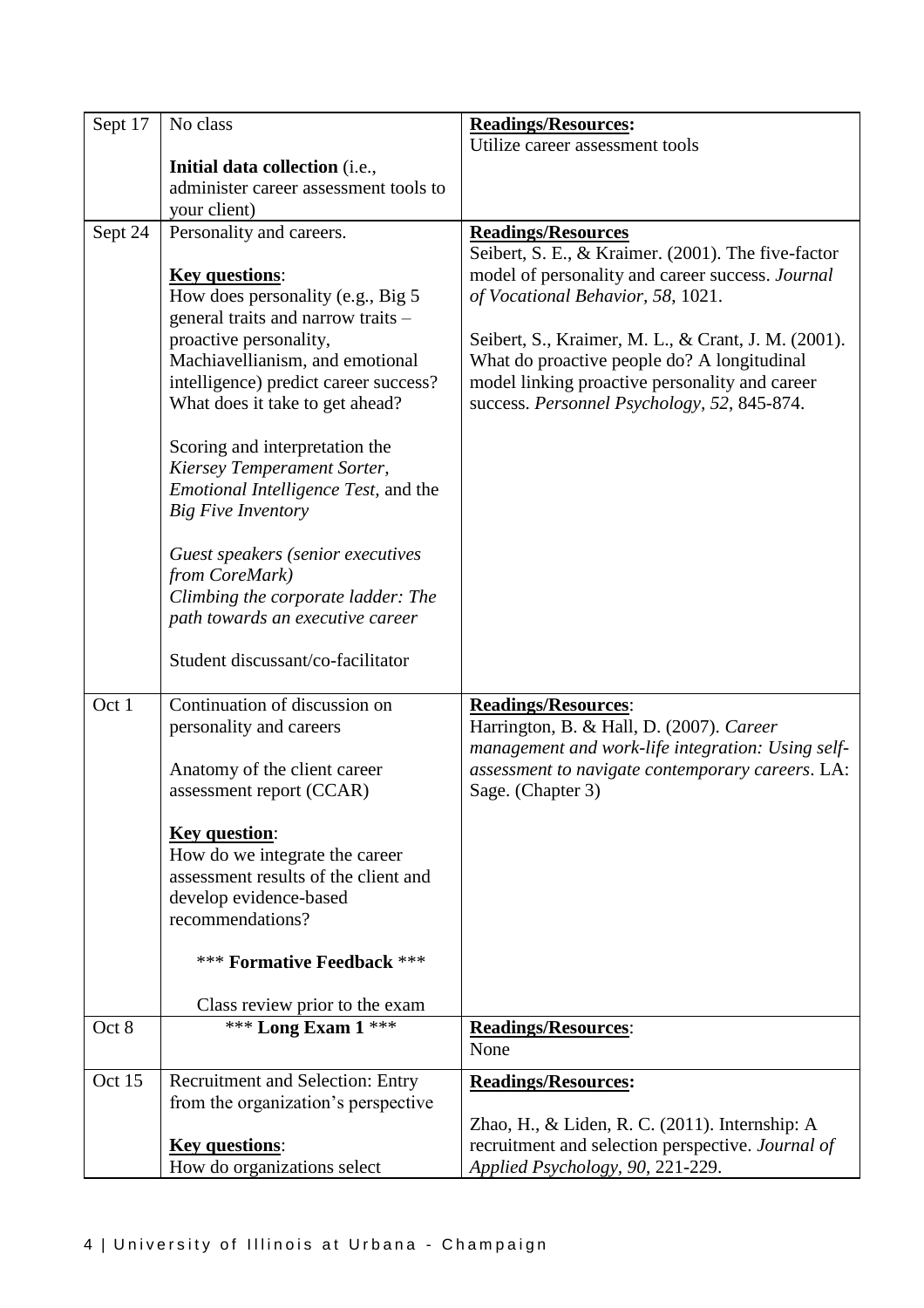|        | employees? What recruitment and<br>selection strategies and approaches<br>are used?<br>Guest speakers<br>Selection simulations<br>Student discussant/co-facilitator | Piotrowski, C., & Armstrong, T. (2006). Current<br>recruitment and selection practices: A National<br>survey of fortune 1000 firms. North American<br>Journal of Psychology, 8, 489-496.                                                                                                                                                                                                                                 |
|--------|---------------------------------------------------------------------------------------------------------------------------------------------------------------------|--------------------------------------------------------------------------------------------------------------------------------------------------------------------------------------------------------------------------------------------------------------------------------------------------------------------------------------------------------------------------------------------------------------------------|
| Oct 22 | Idiosyncratic deals and job<br>negotiation strategies<br>Guest speaker<br>Student discussant/co-facilitator                                                         | <b>Readings/Resources:</b><br>Markman, A. (2019). Why having a target salary<br>in mind can derail a job negotiation. <i>Harvard</i><br><b>Business Review.</b><br>Malhotra, D. (2014). Rules for negotiating job<br>offers. Harvard Business Review.<br>Rousseau, D. M., Tomprou, M., & Simosi, M.<br>(2016). Negotiating flexible and fair idiosyncratic<br>deals (i-deals). Organizational Dynamics, 45, 185-<br>196. |
| Oct 29 | Finding a mentor and developing<br>mentoring/coaching skills<br>Guest speaker<br>Student discussant/co-facilitator                                                  | <b>Readings/Resources:</b><br>Smith-Jentsch, K., A., Sullivan, S. E., & Ford, R.<br>C. (in press). Toxic mentors and how to deal with<br>them. Organizational Dynamics.<br>Ragins, B. R. (2016). From the ordinary to the<br>extraordinary: High-quality mentoring<br>relationships at work. Organizational Dynamics,<br>45, 228-244.                                                                                    |
| Nov 5  | Managing "Star Performers"<br>Guest speaker<br>Student discussant/co-facilitator                                                                                    | <b>Readings/Resources:</b><br>Aguinis, H., & Bradley, K. J. (2015). The secret<br>sauce for organizational success: Managing and<br>producing star performers. Organization<br>Dynamics, 44(3), 161-168.<br>Kim, E., & Glomb, T. M. $(2014)$ . Victimization of<br>high performers: The roles of envy and work<br>group identification. Journal of Applied<br>Psychology, 99,619-634.                                    |
| Nov 12 | Detecting and dealing with politics<br>and power in organizations<br><b>Guest Speaker</b>                                                                           | <b>Readings/Resources:</b><br>Parker, S. K., & Liao, J. (2006). Wise proactivity:<br>How to be proactive and wise in building your<br>career. Organizational Dynamics, 45, 217-227.                                                                                                                                                                                                                                      |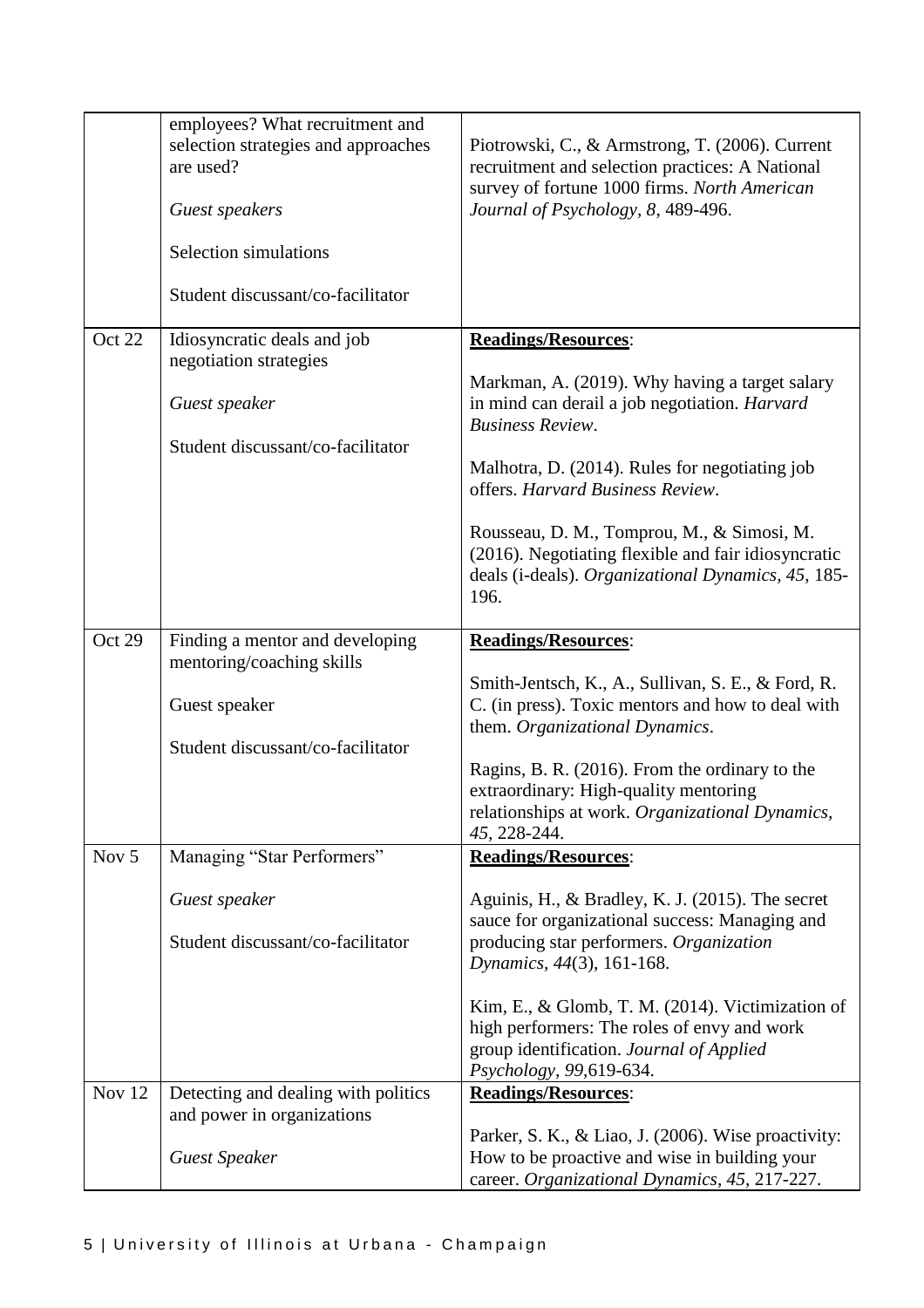|          | Student discussant/co-facilitator |                                                  |
|----------|-----------------------------------|--------------------------------------------------|
|          |                                   | Ferris, G. R., Perrewe, P. L., Anthony, W. P., & |
|          |                                   | Gilmore, D. C. Political skill at work.          |
|          |                                   | Organizational Dynamics, 28, 25-37.              |
| Nov $19$ | *** Client case presentations and | <b>Readings/Resources:</b>                       |
|          | formative feedback ***            | None                                             |
|          |                                   |                                                  |
| Nov $26$ | <b>Thanksgiving break</b>         |                                                  |
|          |                                   |                                                  |
| Dec 3    | *** Long Exam $1$ ***             | <b>Readings/Resources:</b>                       |
|          |                                   | None                                             |
|          | *** Submission of client career   |                                                  |
|          | assessment report ***             |                                                  |

#### **E. COURSE ASSESMENTS**

# **Assessment Summary**

| <b>Assessment requirements</b>                                    | Weight             | Length                                                                | <b>Learning</b><br><b>Outcomes</b> | Due                                                              |
|-------------------------------------------------------------------|--------------------|-----------------------------------------------------------------------|------------------------------------|------------------------------------------------------------------|
| Assessment 1a. Formative<br>feedback – two themes                 | <b>Bonus</b><br>5% | 1 page                                                                | 1, 3, 4, 5                         | October 1 (to be<br>submitted at the end of<br>the workshop)     |
| Assessment 1b. Client<br><b>Career Assessment Report</b>          | 35%                | 3000 to<br>4000 words<br>excluding<br>references<br>and title<br>page | 1, 2, 3, 4, 5                      | December 3 (to be<br>submitted at the<br>beginning of the class) |
| Assessment 1c. Client<br><b>Career Assessment</b><br>Presentation | 15%                | $20 - 30$<br>minutes                                                  | 1, 2, 4, 5                         | November 19                                                      |
| Assessment 2. Class<br>facilitation/discussion                    | 15%                | $20 - 30$<br>minutes                                                  | 1, 2                               | To be assigned                                                   |
| Assessment 3. Contribution<br>and Participation                   | 10%                | On-going                                                              | 1, 2, 3                            | Throughout the course.                                           |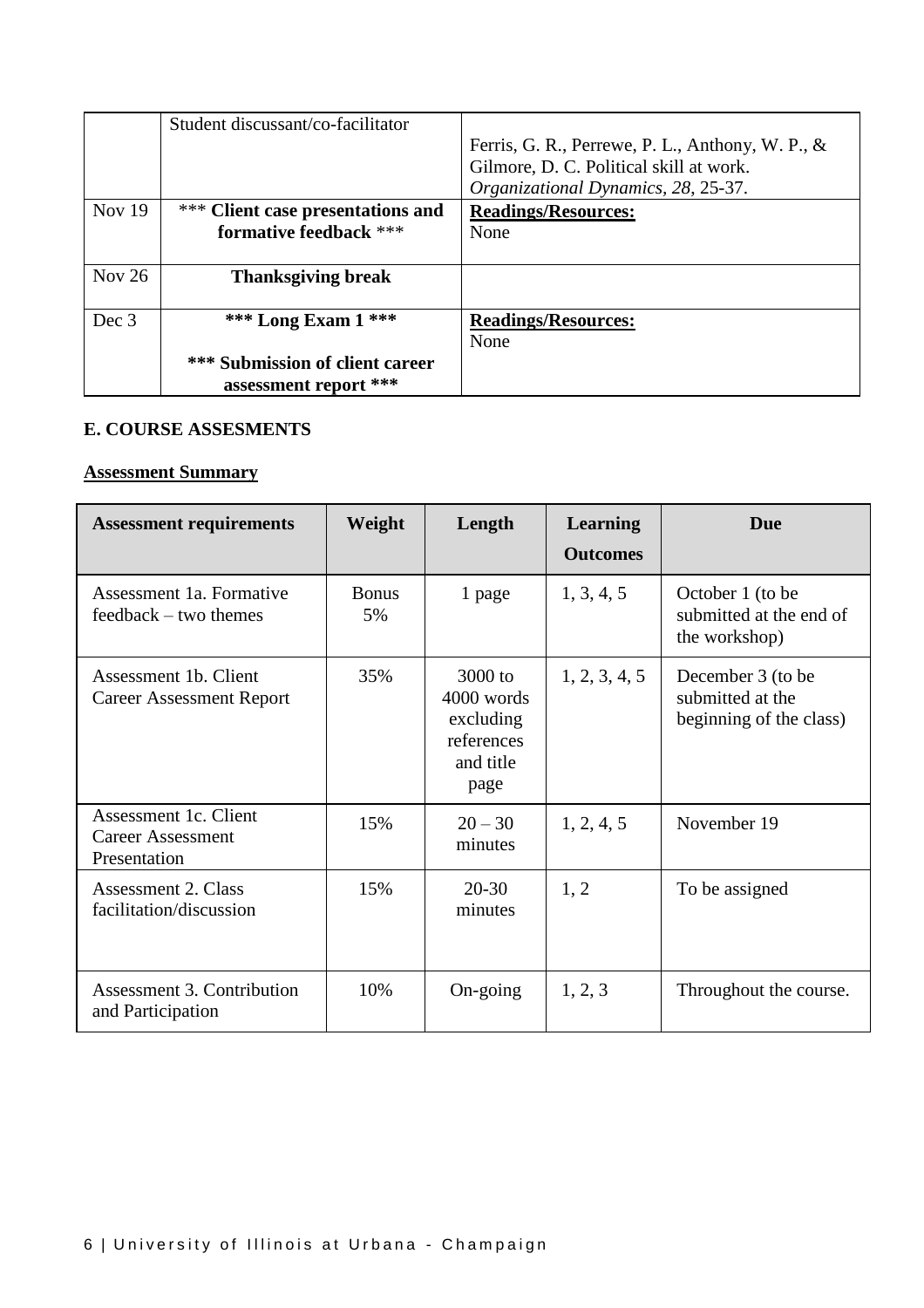| Assessment 4.<br>Two Long Exams | 20% | $1 - 1.5$ hours | 1, 2 | October 8 and<br>December 3 (to be<br>administered in the<br>class) |
|---------------------------------|-----|-----------------|------|---------------------------------------------------------------------|
|                                 |     |                 |      | Bonus points can be<br>earned to supplement<br>exam scores.         |
|                                 |     |                 |      | Exam performance will<br>be curved based on<br>class performance.   |

## **Assessment Detail**

# **Assessment 1a: Practice Theme Development (i.e., create 2 themes)**

| Weighting   | Bonus 5%                                                                    |
|-------------|-----------------------------------------------------------------------------|
| Purpose     | Students will formulate two themes that can be submitted for formative      |
|             | feedback. Your submission can be handwritten. You can submit a maximum of   |
|             | two themes (Maximum one page).                                              |
| Deadline    | October 1, 2019                                                             |
| Preparation | A workshop will be held on October 2 to help the students prepare for their |
|             | client career assessment report.                                            |

## **Assessment 1b: Self-Assessment Report**

| Weighting | 35%                                                                                                                                                                                                                                                                                                                                                                                                                                               |
|-----------|---------------------------------------------------------------------------------------------------------------------------------------------------------------------------------------------------------------------------------------------------------------------------------------------------------------------------------------------------------------------------------------------------------------------------------------------------|
| Purpose   | As future HR specialists, you will be responsible in facilitating the career<br>growth of others. Using evidence-based tools, you will have a hands-on<br>opportunity to conduct career assessments to assist a client to examine his/her<br>personal attributes (e.g., values, personality, skills, etc.) that can help him/her<br>develop effective goals, identify suitable career choices or address any career-<br>related needs/challenges. |
|           | Early in the course you will be provided with assessment tools that will help<br>assess your values, interests, personality, and skills. You will then have an<br>opportunity to administer these tools to your client, score, interpret, and<br>synthesize them into a meaningful report that will hopefully provide new<br>insights and recommendations for their future careers.                                                               |
|           | The following assessment tools will be administered to your client:<br>1) Holland's vocational choice inventory<br>2) Career anchors test<br>3) Ideal job description<br>4) Work values inventory<br>5) Kiersey temperament sorter<br>6) Emotional intelligence test<br>7) Big five inventory<br>8) Structured autobiography                                                                                                                      |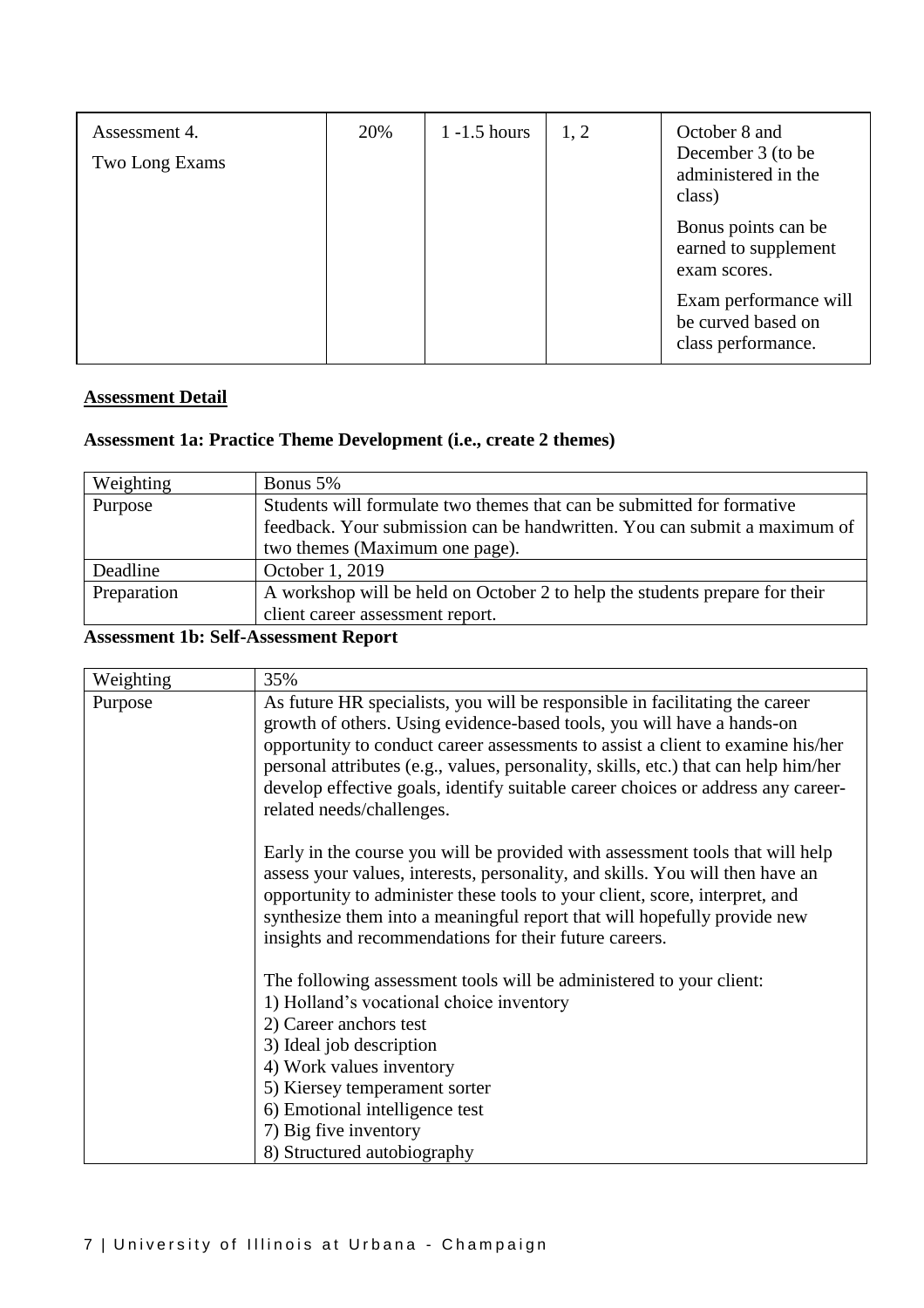| Preparation            | A workshop will be held on October 1 to help students prepare for their<br>assessment. |
|------------------------|----------------------------------------------------------------------------------------|
| <b>Required Format</b> | Please see assignment guidelines.                                                      |

## **Assessment 1c: Client Career Case Report Presentation**

| Weighting | 15%                                                                                                                                                                                                                                                                                                                                                                                              |
|-----------|--------------------------------------------------------------------------------------------------------------------------------------------------------------------------------------------------------------------------------------------------------------------------------------------------------------------------------------------------------------------------------------------------|
| Purpose   | The purpose of this assessment is two-fold: Firstly, for you to present background<br>information about the client, key findings (e.g., themes that were developed) and<br>practical recommendations. Secondly, for you to engage in a critical discussion<br>about the client's case and obtain feedback to better help address the client's career-<br>related needs, problems and challenges. |
| Deadline  | November 19, 2019                                                                                                                                                                                                                                                                                                                                                                                |

## **Assessment 2: Class Facilitation and Discussion**

| Weighting | 15%                                                                                                                                                                                                                                                                                                                                                                                                                                                                                                                                                                                                              |
|-----------|------------------------------------------------------------------------------------------------------------------------------------------------------------------------------------------------------------------------------------------------------------------------------------------------------------------------------------------------------------------------------------------------------------------------------------------------------------------------------------------------------------------------------------------------------------------------------------------------------------------|
| Purpose   | The purpose of this assessment is twofold: Firstly, for you to have a deeper<br>understanding of current research in career management and develop an appreciation<br>of how key research findings inform career prospects, choices and advancement.<br>Secondly, for you to improve your presentation skills such that you have experience<br>in delivering useful information in an understandable and engaging way which<br>enables your classmates to think critically about an issue, and to contribute to the<br>discussion.                                                                               |
|           | Students will lead and facilitate the discussion for each session. The lead discussants<br>are responsible for identifying, summarizing the key concepts and findings of the<br>supporting readings/articles (15 minutes) followed by a series of open-ended<br>questions that can be the basis for another 15-minute discussion. The supporting<br>articles should have been published in the past 10-15 years (see below for<br>recommended journals. If the article was published prior to 2004, please obtain my<br>approval first). Please disseminate the article to class members on or before<br>Friday. |
|           | The aim of this assessment is to: a) facilitate an engaging class activity including<br>discussion questions, b) present a case/problem or c) facilitate a discussion on<br>research findings that meaningfully build or extend the assigned readings and<br>stimulate further discussion and debate. Please send me a copy of your discussion<br>questions (along with the problem/case and additional research paper) by<br>Thursday (not later than 1 pm) so that I can provide feedback.                                                                                                                     |
| Deadline  | To be assigned                                                                                                                                                                                                                                                                                                                                                                                                                                                                                                                                                                                                   |

# **Assessment 3: Contribution and Participation**

| Weighting | Contribution and Participation (5%) and Check-up Quizzes (5%)                   |
|-----------|---------------------------------------------------------------------------------|
| Purpose   | Research evidence suggests that approximately 70%-80% do not read the           |
|           | assigned material before class (Clump, Bauer, & Bradley, 2004; Podelefsky $\&$  |
|           | Finkelstein, 2006). To ensure that students are well-prepared and have done the |
|           | pre-reading, check-up quizzes (5%) will be administered commencing on           |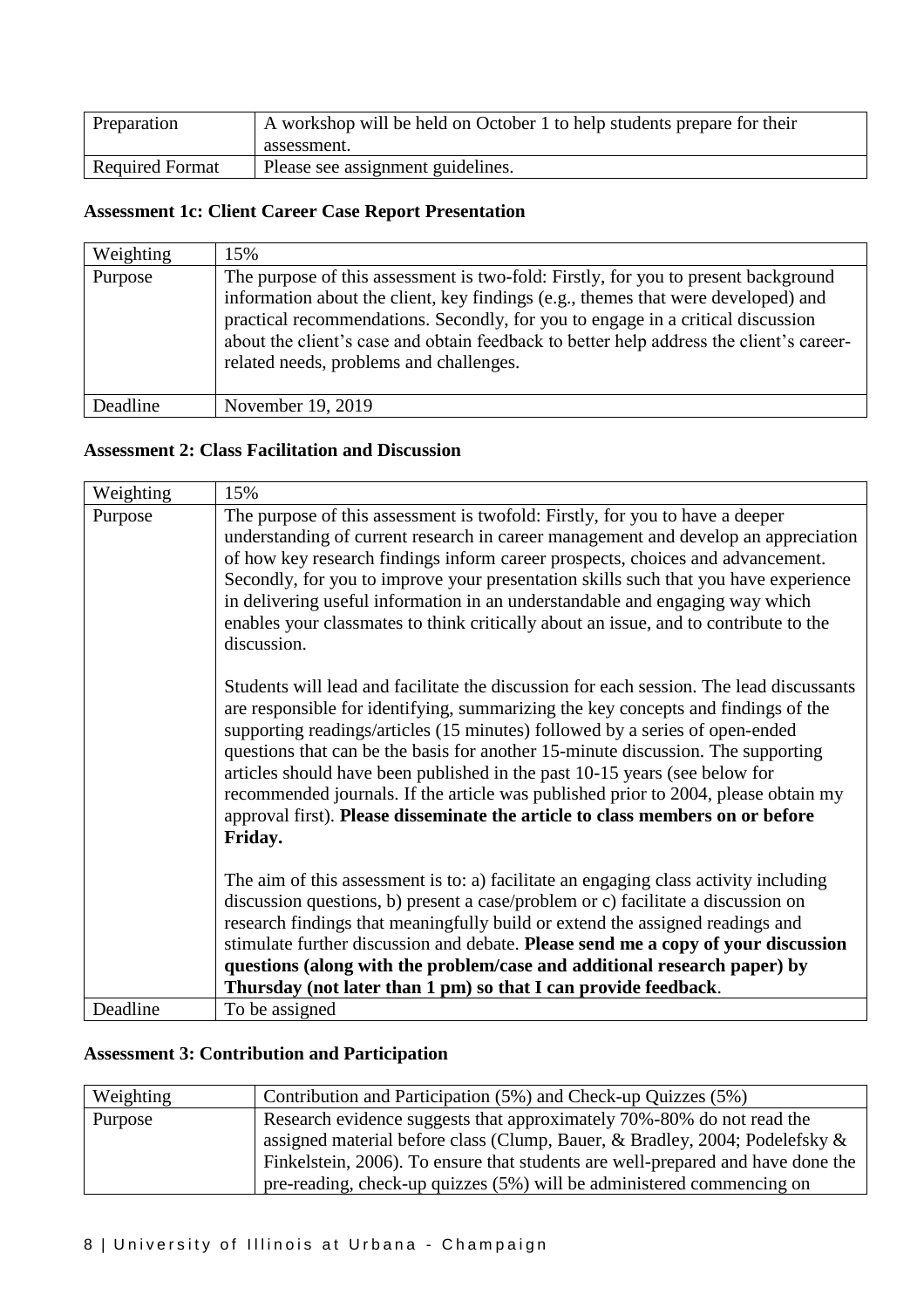|          | September 3. The check-up quizzes will consist of 5 very easy open-ended or<br>true/false or multiple-choice questions to check your basic understanding of the<br>assigned material. You will be allowed to drop your lowest check-up quiz<br>score. There will be no make-up for check-up quizzes. If you miss 1 session,<br>this will be considered as the lowest quiz score.                                                                                                                                                                          |
|----------|-----------------------------------------------------------------------------------------------------------------------------------------------------------------------------------------------------------------------------------------------------------------------------------------------------------------------------------------------------------------------------------------------------------------------------------------------------------------------------------------------------------------------------------------------------------|
|          | Contribution and participation in class activities are central components of the<br>learning process in this course. Each student is expected to attend the class<br>fully prepared. This includes completing the self-assessments (so that you will<br>know how to administer, score and interpret your client's self-assessment tools)<br>and completing the assigned readings. If you do not complete the self-<br>assessment tools in time when it is being scored and discussed, you will not<br>know how to interpret it, and you will fall behind. |
|          | Furthermore, it will be obvious whether you have completed the readings each<br>week because you will either be actively participating in the weekly discussion,<br>or you will be sitting there looking blank and lost. Remember, all material from<br>the assigned readings is examinable so it is to your benefit that you keep up<br>with your weekly readings and participate in the discussion to solidify your<br>understanding.                                                                                                                   |
|          | The following are some examples of participation:<br>Raising and answering substantive issues and questions<br>$\bullet$<br>Sharing relevant ideas, observations and personal experiences<br>Pointing out relationships to earlier topics, discussions, and simulations.<br>$\bullet$<br>Helping others develop their views and ideas.                                                                                                                                                                                                                    |
| Deadline | Throughout the semester.                                                                                                                                                                                                                                                                                                                                                                                                                                                                                                                                  |

# **Assessment 4: Two Long Exams**

| Weighting   | 20%                                                                                                                                                                                                                                                                                                                                                                                                           |
|-------------|---------------------------------------------------------------------------------------------------------------------------------------------------------------------------------------------------------------------------------------------------------------------------------------------------------------------------------------------------------------------------------------------------------------|
| Purpose     | Two long quizzes consisting of true or false, multiple choice or a hybrid of the<br>two will be administered in the semester. It focuses on understanding of<br>theories and research relevant to career development as well as your ability to<br>apply key concepts and theories in practical situations. The content of the exam<br>includes assigned readings, power point slides, and class discussions. |
| Preparation | Read the assigned readings and power point slides. Participate in class<br>discussions.                                                                                                                                                                                                                                                                                                                       |
| Schedule    | October 8 and December 3, 2019                                                                                                                                                                                                                                                                                                                                                                                |

The following grading scale will be used:

| Letter Grade | Percentage Equivalent (%) |
|--------------|---------------------------|
|              | $96 - 100$                |
|              | $92 - 95$                 |
|              | 89 - 91                   |
|              | $85 - 88$                 |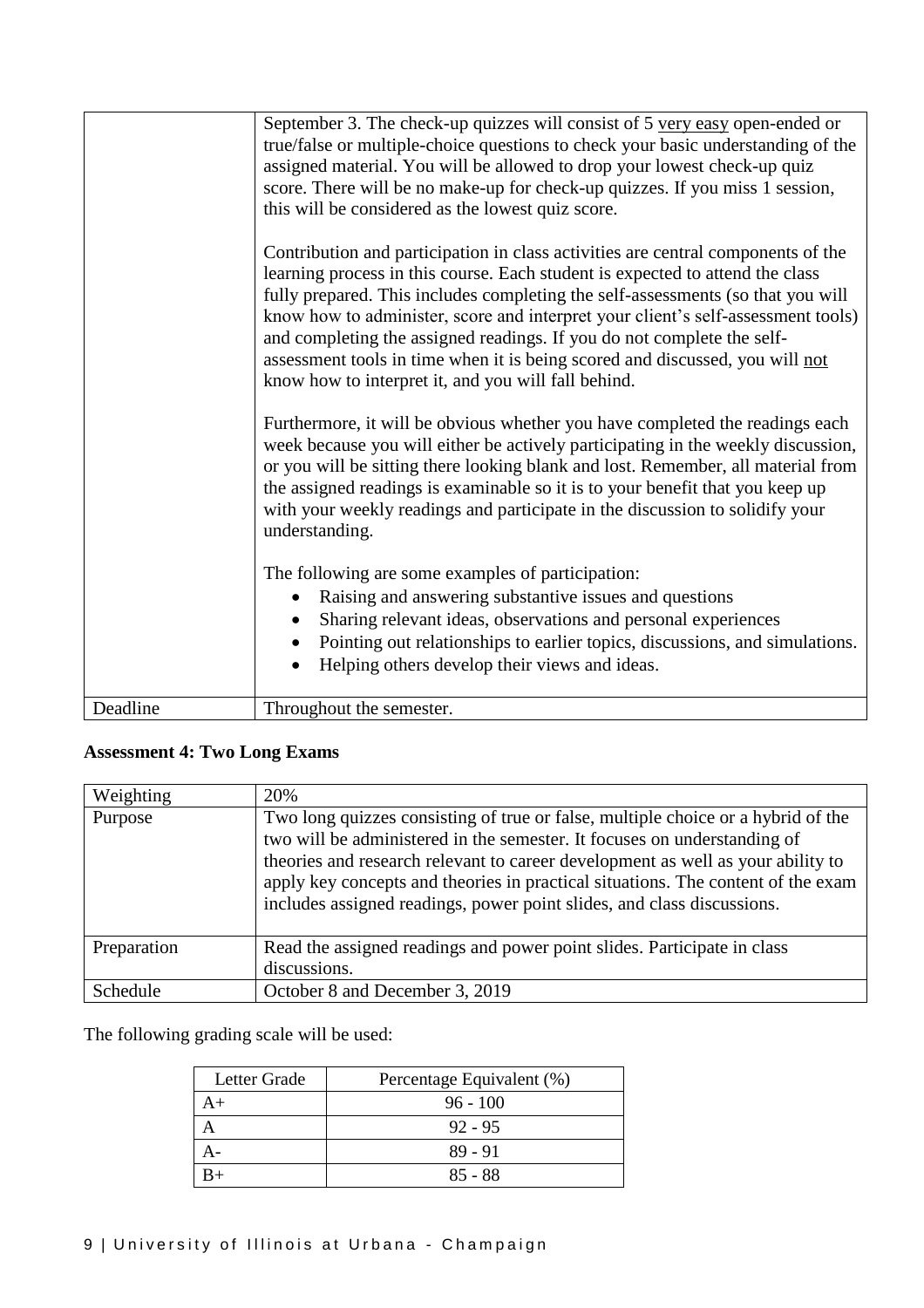| B             | $82 - 84$ |
|---------------|-----------|
| $B-$          | $79 - 81$ |
| $C+$          | $76 - 78$ |
| $\mathcal{C}$ | $72 - 75$ |
| $C-$          | $69 - 71$ |
| $D+$          | $66 - 68$ |
| D             | $63 - 65$ |
| D-            | $60 - 62$ |
| F             | Below 60  |

### **F. REQUIRED MATERIAL/READINGS**

- Some readings will be made available through COMPASS. Other references will be made available in the reserved section of the library.
- I may distribute additional handouts and assign additional readings. You are responsible for reading and incorporating, where feasible, these additional materials into your learning.
- **Power point slides/handouts will be distributed in class. It will be uploaded in COMPASS after the class.**
- Some topics in career management are reasonably dynamic and the relevant material in books may date quite quickly. It is therefore important to read and explore around the prescribed text/readings and to monitor relevant periodicals (both practitioner as well as academic journals). I strongly recommend that you use the following journal resources for the client career assessment report and discussion and co-facilitation course requirements (note that this is only a partial list of journals which publish research on career development and career management):

*Academy of Management Journal Academy of Management Perspectives Applied Psychology: An International Review British Journal of Management Human Resource Management Human Resource Management Journal International Journal of Selection and Assessment International Journal of Human Resource Management Journal of Applied Psychology Journal of Business and Psychology Journal of Career Assessment Journal of Career Development Journal of Management Journal of Management Studies Journal of Organizational Behavior Journal of Occupational Health Psychology Journal of Occupational and Organizational Psychology Journal of Vocational Behavior Leadership Quarterly*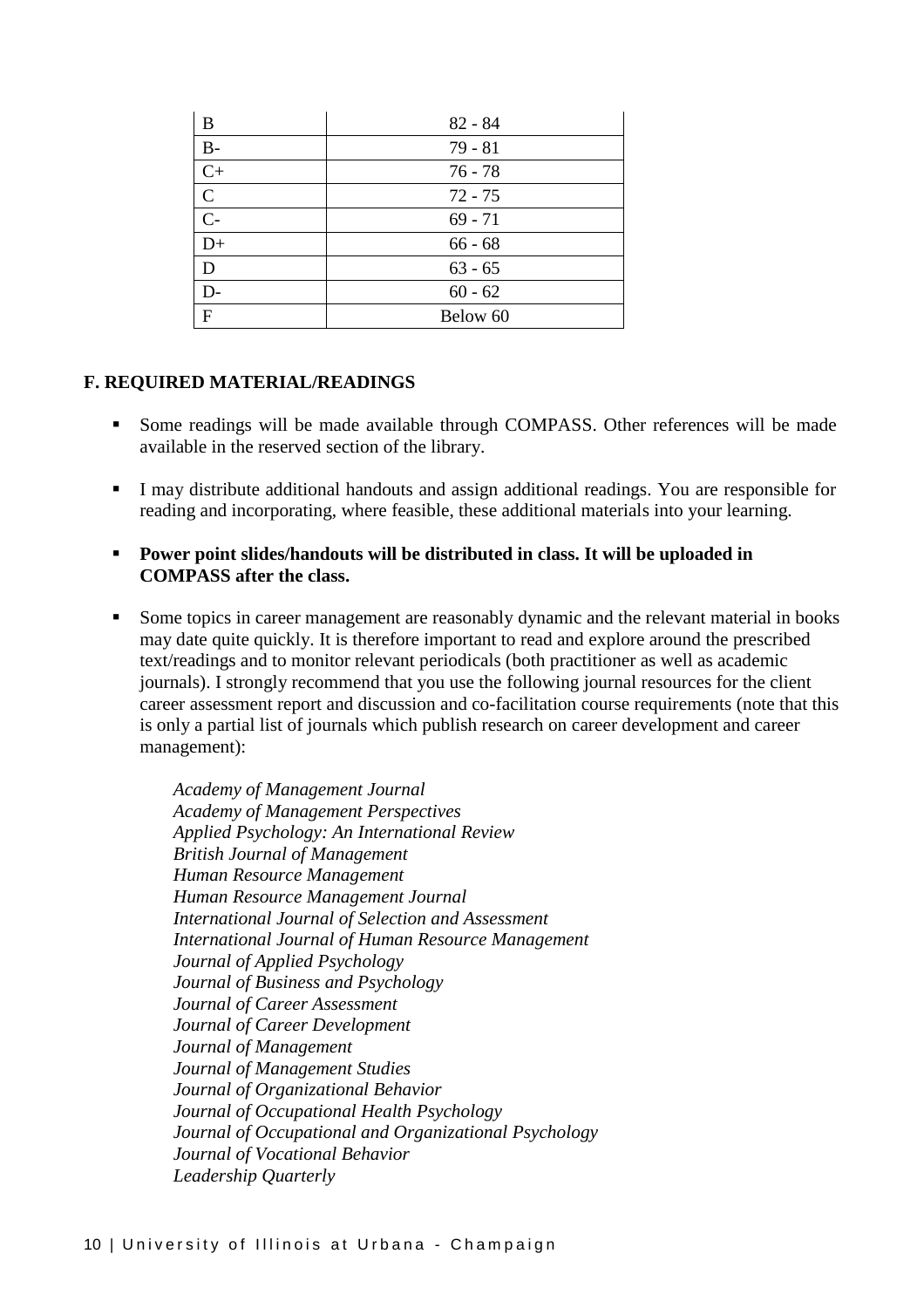*Management Learning Organizational Behavior & Human Decision Processes Personnel Psychology Personnel Review*

## **G. GENERAL GUIDELINES IN SUMBITTING WRITTEN ASSIGNMENTS AND EVALUATING YOUR WORK**

- **An electronic copy (MS Word document version) of the client career assessment report**  will be submitted via email. Please abide by the word count. I will not read additional pages beyond the maximum. The cover page, references, tables/figures, and appendices are not included in the page limit.
- **Any late submission will incur a deduction of 10 points per day late**. For example, a paper submitted one day late would incur a 10-point deduction from that specific assessment requirement; two days late will incur a deduction of 20 points and so forth.
- **Students who do not show up in their allocated session/presentation will incur a grade of zero**.
- All assessments will be graded in accordance to grading criteria that I will distribute in class.
- I strongly encourage students to obtain feedback on their writing, formatting and so forth prior to submitting their assignments. The UIUC's Center for Writing Studies provides free workshops and writing assistance.

## **H. ATTENDANCE, FEEDBACK AND SPECIAL CONSIDERATIONS**

- Students are expected to come to class and back from breaks on time.
- I will only allow **two absences**. Beyond that, I will excuse an absence only in emergency situations (e.g., death notice, a medical certificate from a doctor indicating more than simply an appointment, etc.).
- I am a life-long learner and would welcome feedback from the students throughout the course. The feedback is mutually beneficial. From the professor's perspective, it will help me improve my teaching so that I can make the course more interesting and also help the students succeed. From the students' perspective, it will allow the students to communicate their needs and difficulties. To address these objectives, I will appoint a **class committee** (consisting of 3 members) which will be responsible for collecting anonymous feedback from class throughout the semester. I will meet the class committee to discuss any issues or concerns.
- I am committed to support the needs of all students. Students who have special needs or a disability must be registered with the Division of Disability Resources & Education Services (DRES). Please contact me within the first two weeks of the semester. DRES application information is available at: [http://disability.illinois.edu/applying-services.](http://disability.illinois.edu/applying-services)